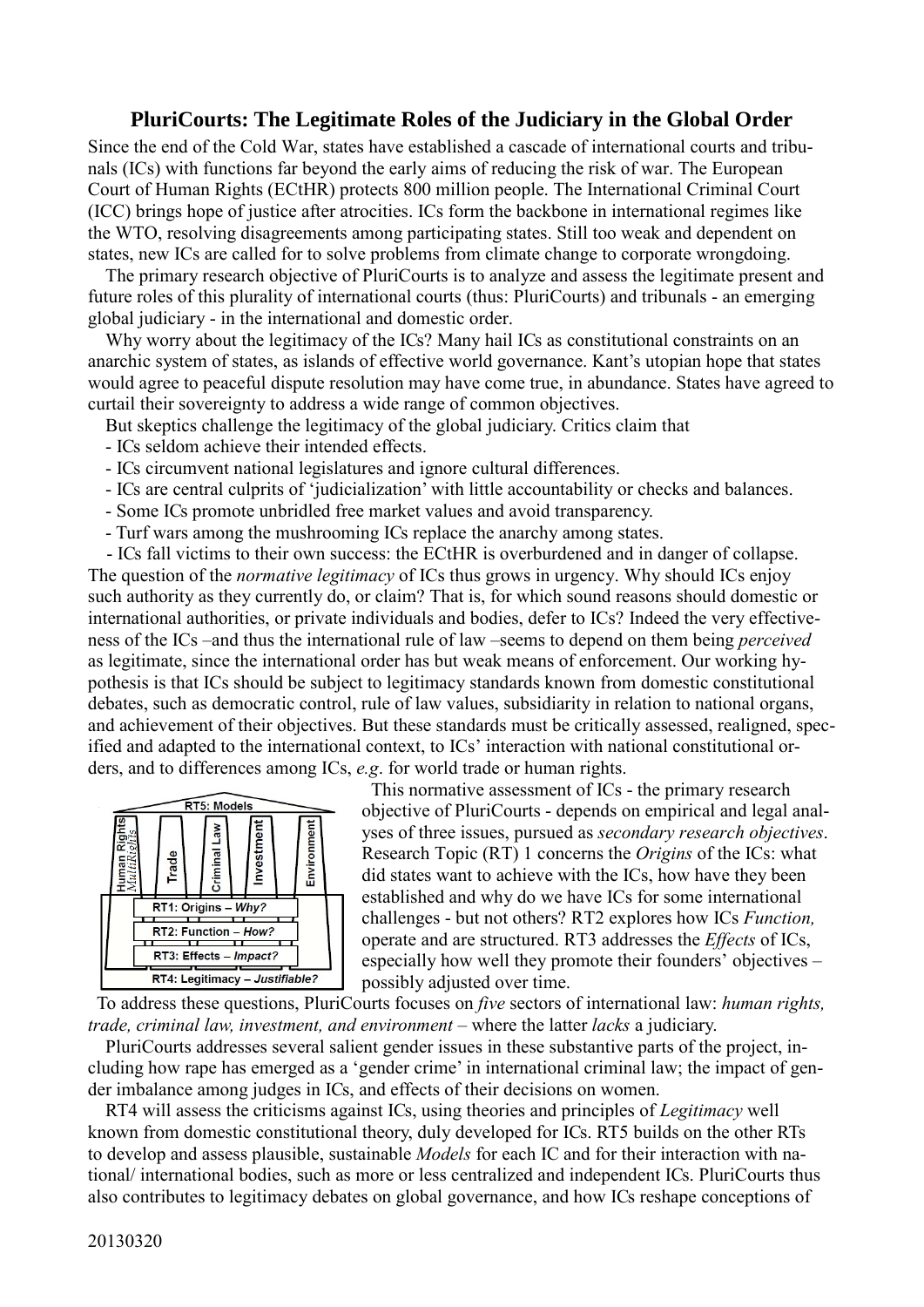legitimate sovereignty and state interests.

PluriCourts will restructure this area of research by making three new contributions: first, *indepth studies of each sector;* second, *comparative* research on the ICs, and third to *connecting* these findings to broader explanatory and justificatory frameworks.

PluriCourts asks new questions about the legitimate role of each IC, and of their combination. We assess them *as an emerging global judiciary* that should *aid* resolution of international needs. PluriCourts answers these questions by means of a long-term multidisciplinary study of the ICs during a time of rapid development; including individual ICs, their interactions and relations to other international institutions and with domestic courts, legislatures and executives.

PluriCourts will form a leading international centre for the study of ICs. It will engage outstanding international legal scholars, political scientists and political theorists and institutions, as Senior Research Fellows and in an Advisory Committee (all **Boldfaced**). An eminent multi-disciplinary research team will be based in Oslo, supplemented by new and strengthened cooperation with international researchers and institutions. PluriCourts will generate international publications, research training and teaching curricula. The ten year period also allows PluriCourts to contribute to train government officials and national and international judges, participate in public debate, and offer policy suggestions and scenarios to improve ICs individually and as a whole. The establishment of a Centre of Excellence is essential to fulfill these tasks.

### **State of the Art – Added Value**

Much research has been carried out on how some of the ICs work. PluriCourts stands on the shoulders of the best scholars – and indeed includes several of them – in international law, international relations and international political theory, and will benefit from their combination.

*International legal theory* has traditionally studied individual ICs, their judgments, and effectiveness in resolving disputes in specialized issue areas. A recent concern is the *fragmented* international judicial system and potential problems of conflicting jurisdiction and jurisprudence among international courts (Koskenniemi 2006). Several research projects address topics relevant for PluriCourts. The Project on International Courts and Tribunals (PICT) at the New York University School of Law and **University College London** (**Shany** 2007**; MacKenzie** & al. 2010), and International Law in Domestic Courts (ILDC) at the **University of Amsterdam** (**Nollkaemper** 2011) resemble but are supplemented by PluriCourts, since they do not focus on the *legitimacy* of ICs.

The Copenhagen **iCourts** Centre of Excellence studies how international courts produce law that affect the interface with politics, nationally and internationally (Weiler &**Wind** 2003, **Wind** 2010). Their focus is inter-regional comparisons of courts in three sectors: economic law, human rights law and international criminal law; how they develop into autonomous areas of law; and the legitimation strategies of these courts: how they seek acceptance among international and domestic actors. PluriCourts' research develops and draws on that research, for five sectors and their interrelations, and with regard to domestic judiciaries. PluriCourts' objects of study also include arbitration bodies, and quasi-judicial authorities –  $e.g.$  that issue non-binding recommendations. PluriCourts' focus is not legitimation strategies as such, but rather normative legitimacy.

Current theoretical studies on the legitimacy of international law, such as *Global Administrative Law* at the New York University School of Law (Kingsbury &Krisch 2006), and the ever-increasing literature on the *constitutionalization of international law* (**Klabbers et al**. 2009, Dunoff &Trachtman 2009), do not focus particularly on ICs. The **Max Planck Institute for Comparative Public Law and International Law** (Heidelberg) hosts the project The Exercise of International Public Authority by International Institutions - including international courts (**von Bogdandy & al. 2010**). These projects have recently also focused on legitimacy issues (**Bogdandy** &Venzke 2012). Furthermore, the ERC project on conditions for effective international adjudication explores the factors that influence the capacity of international courts to achieve their stated goals (**Shany** 2012). Governance regimes have also been studied from the perspective of *pluralist* legal orders (Krisch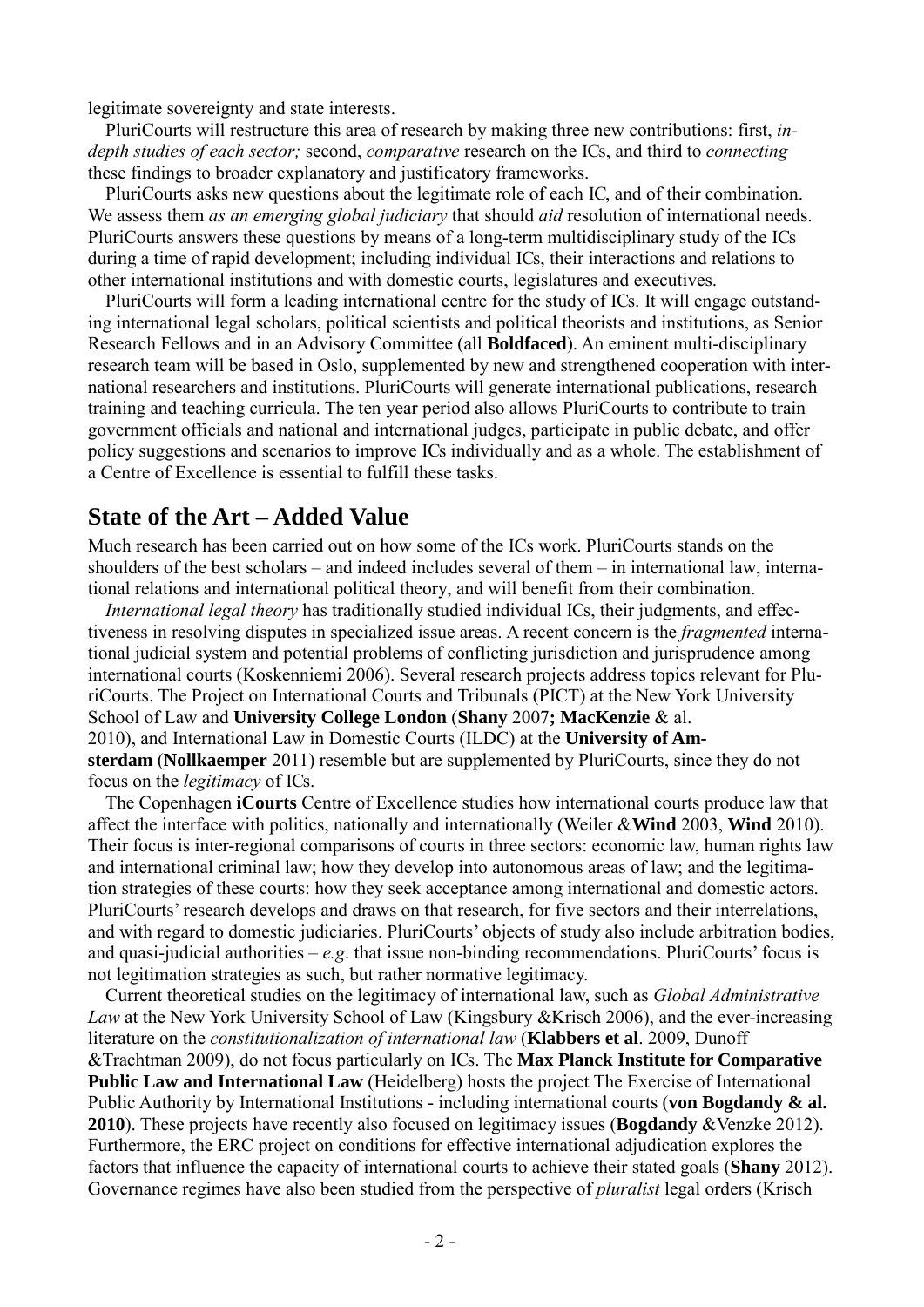2010). PluriCourts *combines* these different strands when using the *legitimacy* of ICs as a prism to study the present and future global judiciary as an instrument of multi-level governance.

The best *international relations* (IR) research employs international legal and social science scholarship to explain the growth of ICs. Rationalist IR theory has asked why states establish such constraints on themselves and why states comply even with weak ICs. Research has hitherto tended to focus on a single IC or one issue-area such as trade or human rights, or the European context. PluriCourts employs a comparative approach that also draws on historical institutionalism to understand how the ICs emerge from and remain embedded in particular historical processes, and reshape actors' preferences. PluriCourts brings other findings about the feasibility and stability of institutions (**Zürn** 2005a) to bear on IC reform proposals, *e.g*. how ICs may foster cooperation equilibria – and may cause new political conflicts (**Voeten** 2010, **Alter** 2011, **Helfer** 2006).

In *normative international political theory* and political philosophy, several researchers have addressed institutions beyond the nation state, partly as a "cosmopolitan turn" in political philosophy. Some sketch sweeping cosmopolitan blueprints for global order reform, where international courts are crucial (Held &McGrew 2000). Others strands address single constitutional principles that should inform global legal reform processes: human rights (Buchanan 2004), or international protective and restorative action (Beitz 2009). Some legal or philosophical theorists consider *individual reform proposals:* a World Court of Human Rights (**Scheinin** 2006**;** Nowak, 2007; **Ulfstein** 2008), or accepting the ECtHR as a European Constitutional Court (Ryssdal 1991, Wildhaber 2002), or a 'cosmopolitan court of global corporate wrongdoing' (Caney 2006, Jackson 1998). PluriCourts develops such contributions whilst avoiding common charges that normative theorists are uninformed about how ICs work.(Hessler 2005, **Peters** 2006).

 PluriCourts incorporates and expands on the ERC Advanced Grant project **MultiRights**, [\(www.multirights.net\)](http://www.multirights.net/) (2011-2016) at the University of Oslo (UiO). MultiRights studies the legitimacy of multi-level *human rights* courts and tribunals, and considers reform proposals for global and European human rights organs: four models ranging from *Primacy of National Courts* to a *World Court of Human Rights*. Four normative standards of legitimacy are revised to assess these models: Human Rights values, Rule of Law, Subsidiarity, and Democracy. PluriCourts also incorporates the UiO project "The interaction between national courts and the European Court of Human Rights," of the European Science Foundation ECRP project "International Law through the National Prism: the Impact of Judicial Dialogue", based at the University of Amsterdam. PluriCourts expands these two projects by addressing ICs in *four additional* sectors, and their interactions.

# **Methodology**

In order to gain traction on the comparative, multi-level and multi-disciplinary primary objective concerning the legitimacy of the ICs, PluriCourts must combine legal, empirical and normative elements. The project will thus draw on and contribute to the interdisciplinary exchange in international law, political science/international relations and political philosophy – and international political economy, international political history and the sociology of law where relevant – (**Helfer** &Slaughter 1997, Keohane & al. 2000). PluriCourts seeks to uphold methodological standards *within* each discipline by a critical mass of scholars in each. PluriCourts includes both qualitative and quantitative empirical research, including comparisons among several states ("large-n"), case studies, and process tracing. Historians will therefore be incorporated, especially as regards RT1 (Origins). The political theorists use standard methods of normative reasoning: 'wide reflective'/'pragmatic' equilibrium (Daniels 2003; **Follesdal** 2009b, Fung 2007). The legal scholars employ recognized methods in international law (including empirical studies), applicable methods in the national jurisdictions, and comparative legal methods.

# **Research Plan: 5 research topics concerning 5 sectors**

PluriCourts' researchers pursue the research objectives by addressing five interrelated Research Topics (RTs) in five sectors. The five sectors are chosen because their ICs have very different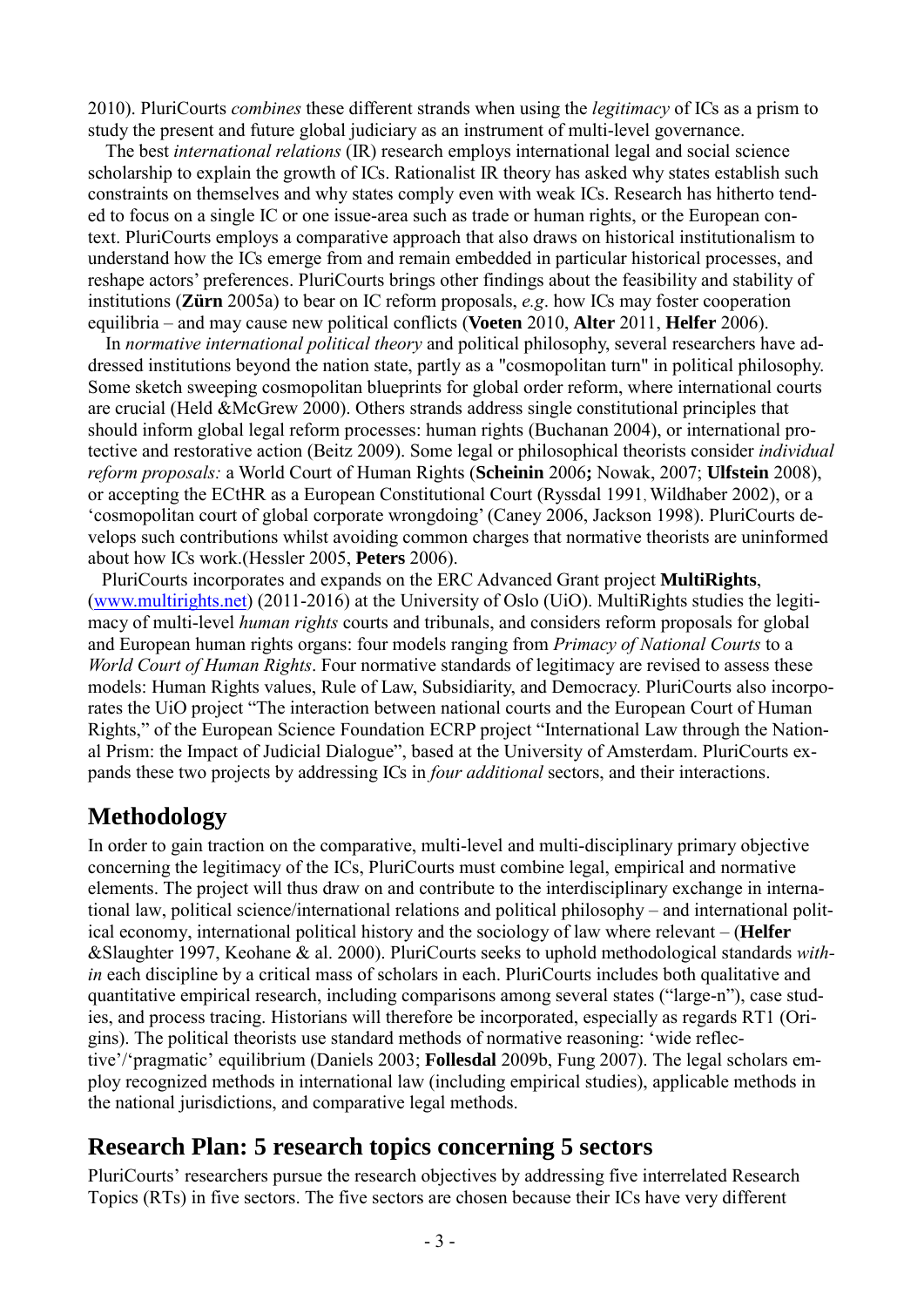origins, designs and effects (Kingsbury 2012). This focus allows PluriCourts to both respect the specificities of different ICs and compare them, to explore their respective bases of legitimacy, and any similarities relevant for developing models for their future development in each sector – and to consider whether there is or should be movement toward a single international court.

A starting assumption to be explored is whether central actors – politicians, judges and NGOs – assess ICs according to several aspects of legitimacy known from domestic constitutional debates: *Consent and democratic and representative influence; Rule of law, including independence of the judiciary, due process, transparency and finality; Subsidiarity*; *Compliance and effectiveness; Global justice and respect for human rights values*. Such standards will be critically assessed both descriptively and normatively and brought to bear on the ICs individually and as a whole.

# **5 Sectors**

PluriCourts considers ICs in a wide sense, encompassing international institutions whose formal function is *dispute settlement*, even if not called a 'court' (as in the WTO) or if only able to make non-legally binding decisions (such as the UN human rights treaty bodies). We compare ICs in five substantive sectors, at various territorial levels, and study their interplay. The structure can accommodate further sectors at a later time if appropriate, such as the International Tribunal for the Law of the Sea. The sectors vary on salient aspects given our research objectives: a) number of *levels* – national, regional and/or global and how they interact; b) the *subjects* regulated or affected: states, individuals, international organizations, and/or corporations; c) the legal *authority* of ICs, from the 'strong' dispute settlement systems which pass binding judgments and decisions to 'weak' non-binding settlement; d) their relationship to legislative and executive bodies at international, regional and national levels; e) the use of ICs as 'enforcement' mechanisms, such as noncompliance procedures under environmental agreements; and f) their claim to hierarchical supremacy, with human rights often touted as central to the 'constitutionalization' of international law.

Many perceive the International Court of Justice (ICJ), the principal judicial organ of the UN, as the most authoritative judicial organ (Guillaume 1995). One reason for this is the general jurisdiction of the ICJ, which distinguishes it, though the disputes before the ICJ involve only states. PluriCourts compares the ICJ to other courts, and studies its interaction with specialized ICs and how it deals with new issue areas, such as international environmental law and human rights.

The Court of Justice of the European Union (CJEU), integral to EU's ambition of 'an ever closer Union', is not a focus of PluriCourts. It is nevertheless studied both from a comparative perspective and as a multi-level case: how this advanced international court interacts with other EU organs and with member states, the relation to the ECtHR once the EU accedes to the European Convention on Human Rights, and how the CJEU engages in issues beyond the European context (**Alter** 2009).

### *International human rights*

The many human rights ICs assume several social functions, especially by giving standing to individuals at the international level and by their judicial review of domestic decisions. Regional human rights courts are prominent examples. PluriCourts here draws on the findings of the MultiRights project, which scrutinizes some of these issues, but goes far beyond that project - for instance by comparing the European regime with that of the Inter-American human rights regime (**Alter, Helfer**). When new optional protocols are adopted or negotiated that contain individual complaints procedures for various international human rights conventions, questions of legitimacy have become imperative – especially the balance of power between the legislator and the judiciary. The impact of these ICs depends to a large extent on their perceived legitimacy, especially so for those that lack formal powers to issue binding decisions, such as the UN Human Rights Committee. States have started to question the legitimacy of the overall set up of the individual complaint procedures, for example, the professionalism of the members of those treaty bodies (Grossman 2009). PluriCourts also studies the efforts to overcome the fragmented institutionalization of international human rights (**Helfer** 2008), such as the High Commissioner for Human Rights' proposal for a 'uni-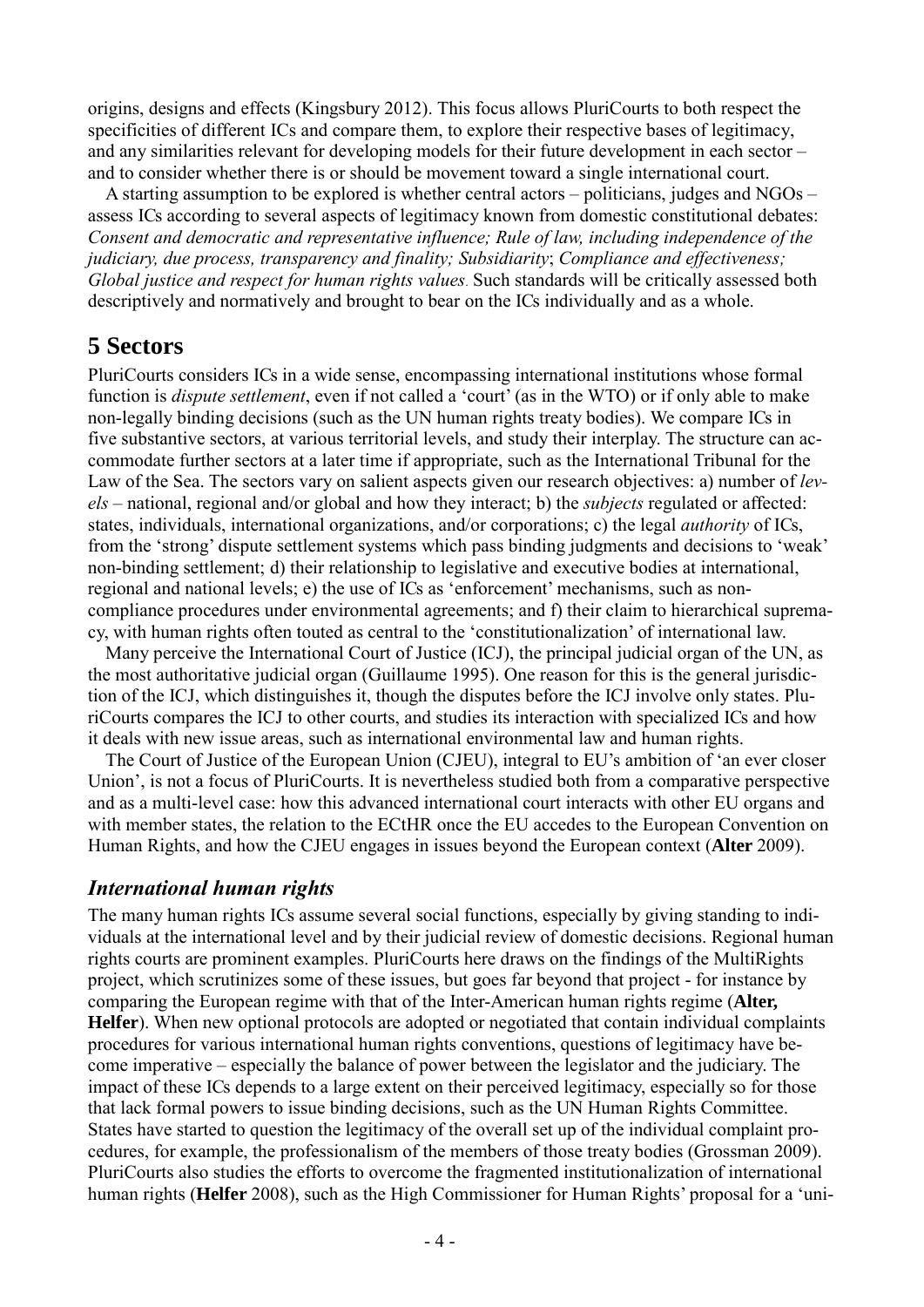fied treaty body'; proposals for a World Court of Human Rights; the EU's accession to the European Convention on Human Rights, and the reform process of its Court.

### *International trade law*

Dispute settlement under WTO is of a traditional bilateral character. It is not served by a formal court but rather with ad-hoc panels, an Appellate Body and the Dispute Settlement Body (DSB). The country prevailing in a dispute may be authorized to demand compensation or to counter with limited trade sanctions (*e.g.* suspension of concessions) to enforce a binding recommendation or ruling of the DSB. The organisational, procedural and substantive aspects all merit scrutiny, especially the involvement of third countries through formal intervention and use of *amicus curiae* briefs by other stakeholders; and the system's interaction with other legal sectors, such as environmental law and human rights law. WTO's relationship to the national level is of particular interest, e.g. due to popular charges of "illegitimate" decisions such as prohibitions of trade measures for health reasons (Lang 2008) or subsidies, and protection of patents in medicine (Médecins Sans Frontières 2005).

## *International criminal law*

International criminal law shall serve the same human values as international human rights, but is in a sense their 'inverse' by subjecting individuals to international *responsibility*. Special features to be scrutinized include the relationship between the permanent International Criminal Court (ICC) and the *ad hoc* tribunals, charges of selective geographical engagement; due process; interaction with the UN Security Council, and the relationship to national courts - the principle of complementarity.

One issue of interest is the emergence of 'Gender Crime' in the 1998 Rome Statute of the ICC recognizing rape as a war crime and a crime against humanity, based on prior jurisprudence of the International Criminal Tribunals for former Yugoslavia and for Rwanda (Ocampo 2010).

### *International investment law*

In this area non-state actors, *i.e.* multinational corporations, enjoy both substantive and procedural rights under international law. There is concern that this severely curtails legitimate national needs for regulation *e.g.* concerning welfare, use of natural resources and environmental protection. This area of law has mainly developed through bilateral treaties supported by some multilateral frameworks set up to manage disputes, such as the International Centre for Settlement of Investment Disputes (ICSID). The future design of this area of law remains uncertain; such multilateral institutions may proliferate. The number of investment arbitrations has increased, including under the auspices of ICSID. The allegedly inconsistent awards is said to create a legitimacy crisis and may call for a standing appellate body (Frank 2005, Ratner 2005, challenged by **Fauchald** 2007); further spurred insofar as arbitration decisions are not made public , raising transparency concerns. Should international law recognize international obligations for international corporations (CSR) and subject them to international control by ICs (Jackson 1998; Ruggie 2007, Ruggie 2009)?

### *International environmental law*

The legitimacy of international environmental governance has received increased attention (**Bodansky** 1999). There are no specialized courts in international environmental law. Noncompliance procedures have been established to deal with multilateral issues that require preventive rather than reparative approaches, and to provide assistance and capacity-building rather than sanctions, for example the Compliance Committee with its Facilitative Branch and Enforcement Branch under the Kyoto Protocol. But environmental problems are increasingly addressed in existing ICs. Thus sectors without ICs may suffer from 'externalities' from other sectors equipped with ICs. PluriCourts asks *e.g.* whether a judicial body would be necessary, effective, and realizable in international environmental law or whether existing multilateral mechanisms should include more court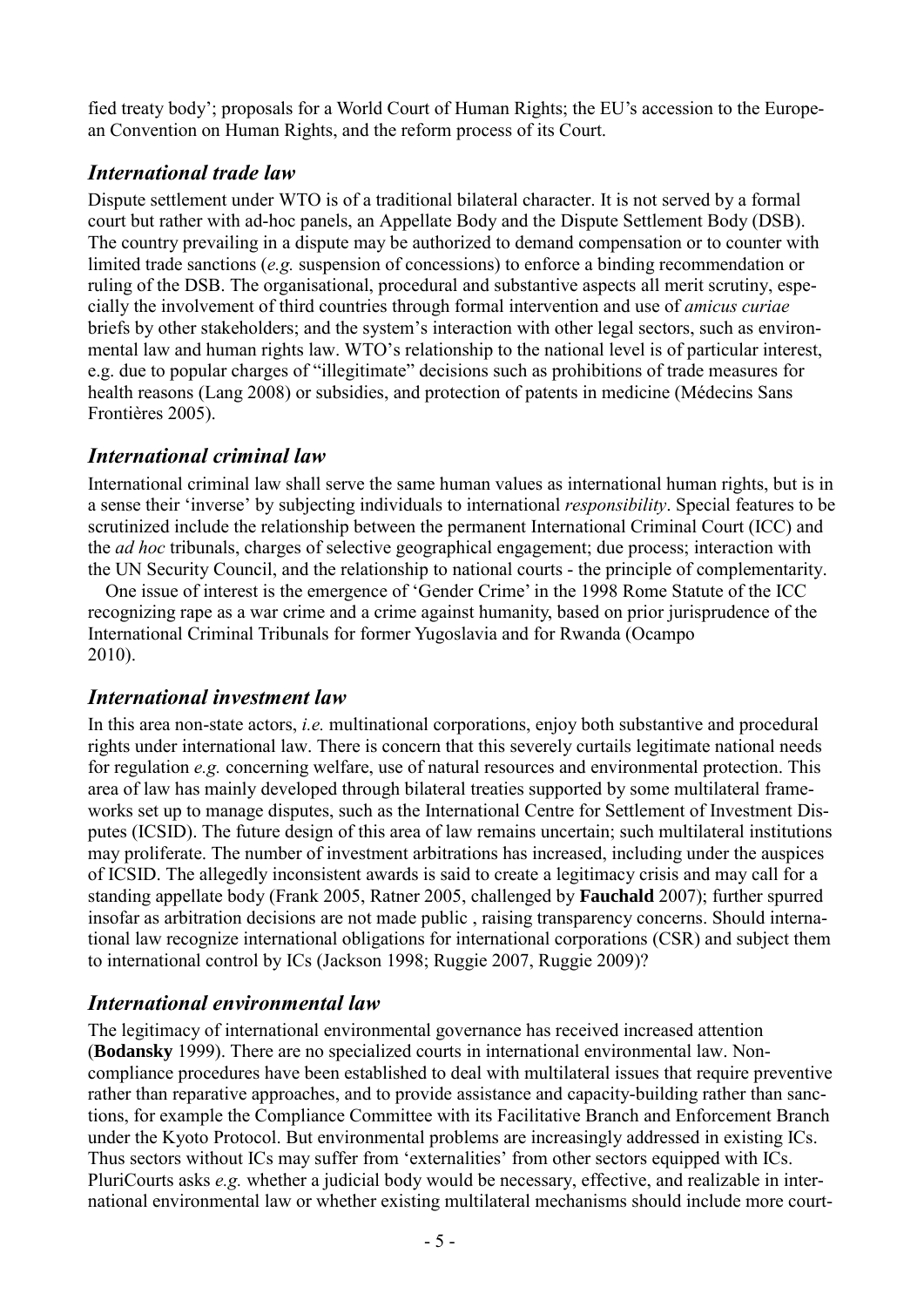like elements (**Ulfstein** 2009a, Hockman 2008), and how to address interaction with other sectors.

## **5 Research Topics**

The ICs in these five sectors will be examined within five *Research Topics* (RTs), each subdivided into 2 or 3 subtopics pursued by several scholars including one designated PhD or PostDoc. *RT 1-3* explore legal and empirical aspects of ICs' *Origins, Structures and Effects,* respectively, for their normative assessment. PluriCourts will *combine* legal and political science scholarship to an unprecedented extent. *RT4* feeds into and draws on these analyses to critically assess the actual charges levied against the legitimacy of ICs, drawing on different normative theories of legitimacy. *RT5* builds on these findings to develop and assess several plausible and sustainable models or scenarios for the respective ICs, as well as their mutual interaction and relationship with international and national legislative, executive and judicial organs, including domestic courts.

# *Research Topic 1: The Origins of ICs*

One central requirement of legitimate authorities is that they have come about in appropriate ways. The origins of ICs are also essential in determining their intended and changing objectives, which should be juxtaposed with their effectiveness when addressing the legitimacy of ICs. RT1 combines legal research and political science to determine why and how states established ICs with certain powers in certain sectors – while not in others; what was the reasoning behind the design, composition and procedures of the specific institutions; how did states and non-state actors plan for the multiplicity of ICs; and what roles did non-state actors play? ICs signal the legalization and judicialization of international politics. Why do states increasingly resort to legal procedures in their cooperation and in the design of international institutions (Goldstein & al. 2000)?

# **1.1 Why ICs? Legal aspects**

The legal research on the ICs' origins explores, first, states' and other stakeholders' ambitions in defining ICs' substantive scope; who should have standing; whether they should have compulsory jurisdiction and powers to enact binding judgments; and their composition and procedures.

Second, the creation of ICs concerns aspects of regionalization and the so called fragmentation of international law: with ever more ICs set up at the regional and international level, double standards might develop, or regional approaches to, for example, human rights law might ensue.

Finally, PluriCourts asks which strategies states and non-state actors had concerning the relationship of states and individual actors with these ICs. States may have to find solutions on how to accommodate and implement IC decisions at the national level (**Nollkaemper** 2011**)**. This raises the question which of the existing structural solutions which link national to international law – usually monist or dualist– are best suited to incorporate those new developments (Gardbaum 2009).

# **1.2 Why and when do states create ICs? International Relations theory**

ICs create new puzzles for understanding international relations, some of which are already partially addressed by other centres: Why have sovereign states created and acceded to independent, international courts who constrain them – in some areas – while other urgent issues such as environmental problems lack an IC? Why do some regions (*e.g*. Asia and the Pacific) have few if any ICs? PluriCourts' cooperation with other centres such as iCourts and the span of sectors allows testing of explanations, such as the type of coordination problem, disagreements on diagnosis or solutions (Scharpf 2007, Guzman 2008, Rittberger &Zurn 1991, **Helfer** 2006), or sheer political feasibility. Realist theories may dismiss ICs as epiphenomenal to underlying power distributions (Goldsmith &Posner 2005; Mearsheimer 1994). Ideational, constructivist and other theories assume that governments' normative commitments or interest in symbolic functions affect ICs, *e.g.* for free trade or human rights (Moravcsik 2000; Genschel &Zangl 2008). Institutionalists may stress the information states gain (Carrubba 2009; Kono 2008); actors' choice menus and veto points, and the impact in due course of ICs on state preferences (March &Olsen 1989, 1998). Regime type, domestic political conflicts, mimicry, the need to signal to foreign actors, or blame shifting com-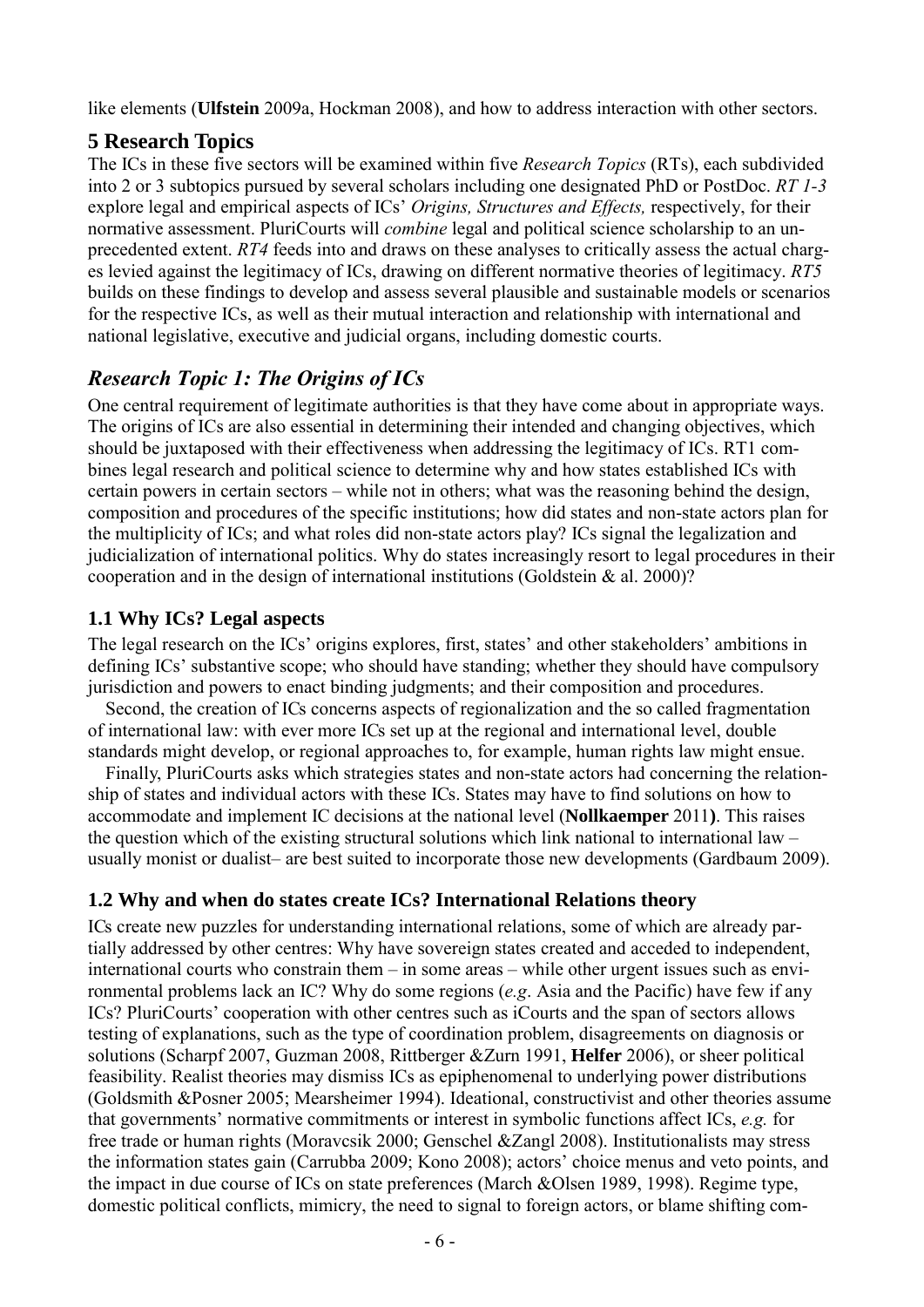bined with path dependency may also explain commitments to ICs (Moravcsik 2000; **Simmons** &Danner 2010). PluriCourts will help explain the range of responses among states, such as variable participation in the ICC, and support for the WTO Dispute Settlement or the Compliance Committee of the Kyoto Protocol (Spiro 2000; Koh 2003; **Hovi** and **Skodvin** 2008; **Skodvin** and **Andresen** 2009; **Hovi**, Sprinz &Bang 2010). This will help assess the political feasibility of alternate future models.

### *Research Topic 2: The Function of ICs*

Another important aspect of legitimate authority is how it is exercised. RT 2 thus addresses relevant aspects of the ICs' *organization*, *composition* and *procedures,* such as rules of recruitment, and formalized and informal opportunities to influence decisions by central actors such as states, individuals or NGOs. Some aspects are common to many ICs, but others are unique to each, with 'family resemblance' at most. PluriCourts considers the interplay of these ICs, and the complexities wrought by multi-level regulation between the global, regional and national levels in relation to legislatures, executives and other judiciaries, and how they allow for exercise of power *at various stages of the policy cycl*e. The findings draw on law and political science to allow assessment by such normative aspects of legitimacy as Rule of Law and Democracy.

#### **2.1 The Function – Legal aspects**

PluriCourts studies how ICs satisfy requirements of *independence and necessary expertise, due process guarantees and transparency* (**Ulfstein** 2009b). To what extent is gender a factor in recruitment (Grossman 2009) – with effects on court composition, judgments and outcomes? PluriCourts also examines how composition and process depend on their mandate, the parties, and the specific substantive area they serve: Can they hand down binding judgments or non-binding recommendations, and are they inter-state or open for individuals, global or regional, *etc*.?

The hierarchical order of national courts serves the finality, consistency, and implementation of the courts' decisions. Since ICs are not organized in a hierarchical order, PluriCourts studies to what extent this may create *competing jurisdictions between different ICs and forum shopping, conflicts between and inconsistencies* in their decisions, and how this affects IC legitimacy. PluriCourts also examines to what extent ICs threatens sectors that lack them, and the need for complementarity, horizontal or vertical integration between different ICs (Lavranos 2008).

While the *principle of subsidiarity* militates in favour of national courts for such reasons as expertise and familiarity with local circumstances, avoiding national bias and ensuring effective implementation of international law count in favour of ICs (**Keller** & al. 2010). A crucial topic is the different techniques of the procedural relationship between the international and national level, such as the requirement of exhaustion of local remedies and the principle of complementarity.

#### **2.2 Institutional design and interaction across sectors – Political Science**

IR theory should explain not only why states create ICs, but also why they design ICs *just so* (Fehl 2004). This affects the IC's legitimacy, compliance and effectiveness. Some explain design as functional requirements of complex problems (Abbott & Snidal 2000): dispute resolution and judicial functions - criminal enforcement or constitutional/administrative review - may require impartiality, private access or compulsory jurisdiction (**Alter** 2006; Shelton 2009; Caron 2006).

A second research question is why some ICs expand their authority, as some argue has occurred with the CJEU and the ECtHR (Helfer &Slaughter 1997; Keohane & al. 2000a; Posner & Yoo 2005). Hypotheses include power-hungry judges, absent state reigns; governments which attempt to boost citizens' trust (Carrubba 2009, **Alter** 2008, **Follesdal** 2009a), or active transnational advocacy networks and epistemic communities (Risse, Ropp, & Sikkink 1999; **Simmons** 2009; **Voeten** 2007; 2008). A third puzzle is interaction amongst ICs in different issue-areas and regions, and the resultant opportunity space for themselves and other political actors ranging from cooperation, borrowing and conflicts among ICs to states' 'forum shopping' as addressed under the legal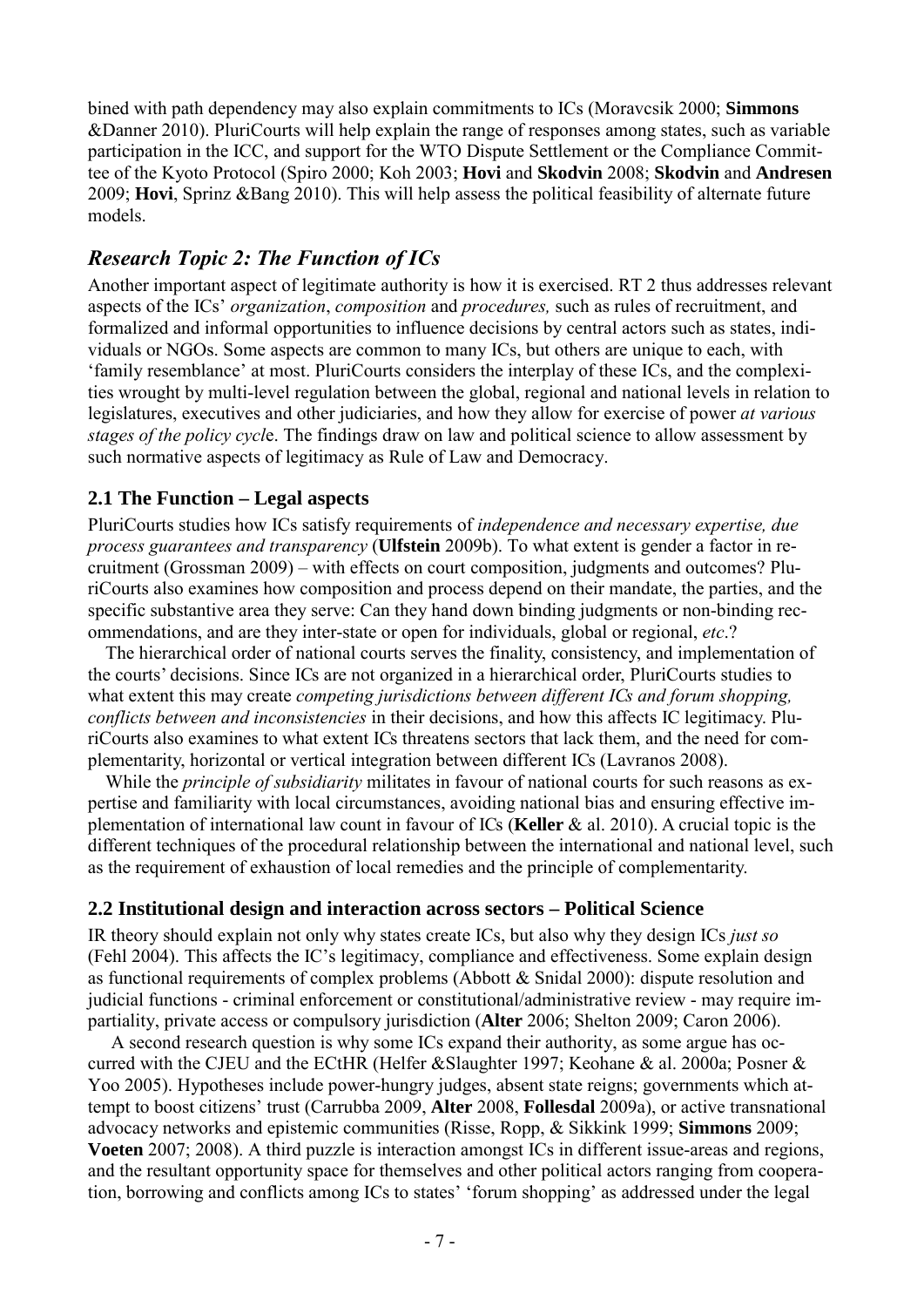issues (*e.g*. the *MOX Plant* cases Ireland vs UK). The range of sectors and collaboration with other centres lets PluriCourt integrate and generalize existing research and helps explain compliance and effectiveness in RT 3.

# *Research Topic 3: The Effects of ICs*

Normative accounts hold that the effects of rules and decisions are relevant for the legitimacy of those who issue them. RT3 thus considers the *effects* of the ICs by several standards, including legal effectiveness, *i.e.* compliance, and *de facto* impact in relation to their objectives. Studies of effectiveness require examination of the *legal* content of IC findings, compliance by states, and broader effects studied by *political science*. Why do some domestic courts, other state organs and other actors comply with some ICs more than others? Why, to what extent and with what effects do they regard them as binding legal authority? How do domestic organs such as courts influence some ICs, and what can we learn from this about aspects of their legitimacy, including effectiveness and responsiveness (**Zürn** &Joerges 2005)?

### **3.1 Compliance and Legal Effectiveness – Law**

PluriCourts studies legal questions concerning the effectiveness of IC decisions, such as the development of new interpretation techniques by ICs to further the objectives of relevant treaties, including the relationship between interpretation and law-making (**Brunnée** &Toope 2010, **von Bogdandy** &Venzke 2011), possible conflicting interpretations of international law between different ICs, or the acceptance of interpretations across ICs, and by national states (**Shany** 2012). PluriCourts will examine to what extent ICs interfere with domestic constitutional organs, especially national courts, but also the legislature and the executive (*Keller* &Stone Sweet 2008). It will also study the epistemic authority of ICs: what characterizes their modes of reasoning, compared to their domestic counterparts and other forms of 'public reason' (Habermas 2003, Rawls 1999a)? How do their concepts, principles and distinctions diffuse and migrate? Does such migration of legal reasoning compensate for formal dualism between the international and domestic legal order, and for non-binding decisions by ICs? On the other hand, do national courts influence the reasoning of ICs? Do ICs and national courts in practice work as an integrated judiciary despite belonging to different legal orders – with implications for their accountability?

# **3.2 Compliance and Effectiveness – IR Theory**

Why do states endure costly compliance with ICs that lack enforcement? Why do some ICs secure more state compliance than others, and – somewhat independent of this: why do some of them promote or achieve their objectives better than others? Research challenges include how to track effects of states acting 'in the shadow of the courts.' Somewhat competing explanations to be assessed include coercion, self interest and normative persuasiveness of the ICs ruling. Standing tribunals, compulsory jurisdiction and private access may further the independence of ICs, inducing compliance (**Alter** 2006; Kono 2008; Zangl 2008). Deliberation – public reason-giving – at various stages may also boost social acceptance of the IC or its rulings (**Deitelhoff** 2009; Gastil & al 2010; Petersen 2009; Risse 2000), and this may match with domestic institutional features, *e.g*. the legal tradition (common law, civil law, and Islamic law) (Powell &Mitchell 2007).

Do ICs and compliance therewith help solve or manage the initial problem – crucial to the 'output' aspects of legitimacy (Young 1999)? Are degrees of legalization and judicialization relevant variables (Kono 2008)? The sectors are selected to systematically test such theories, drawing on RT2 & 4: Do normative standards or social perceptions of legitimacy help explain compliance?

# *Research Topic 4: Legitimacy Deficits?*

PluriCourts examines critiques that ICs suffer from 'legitimacy deficits,' and calls to establish new ICs. We revise 'domestic' normative principles and values to assess ICs in different issue areas.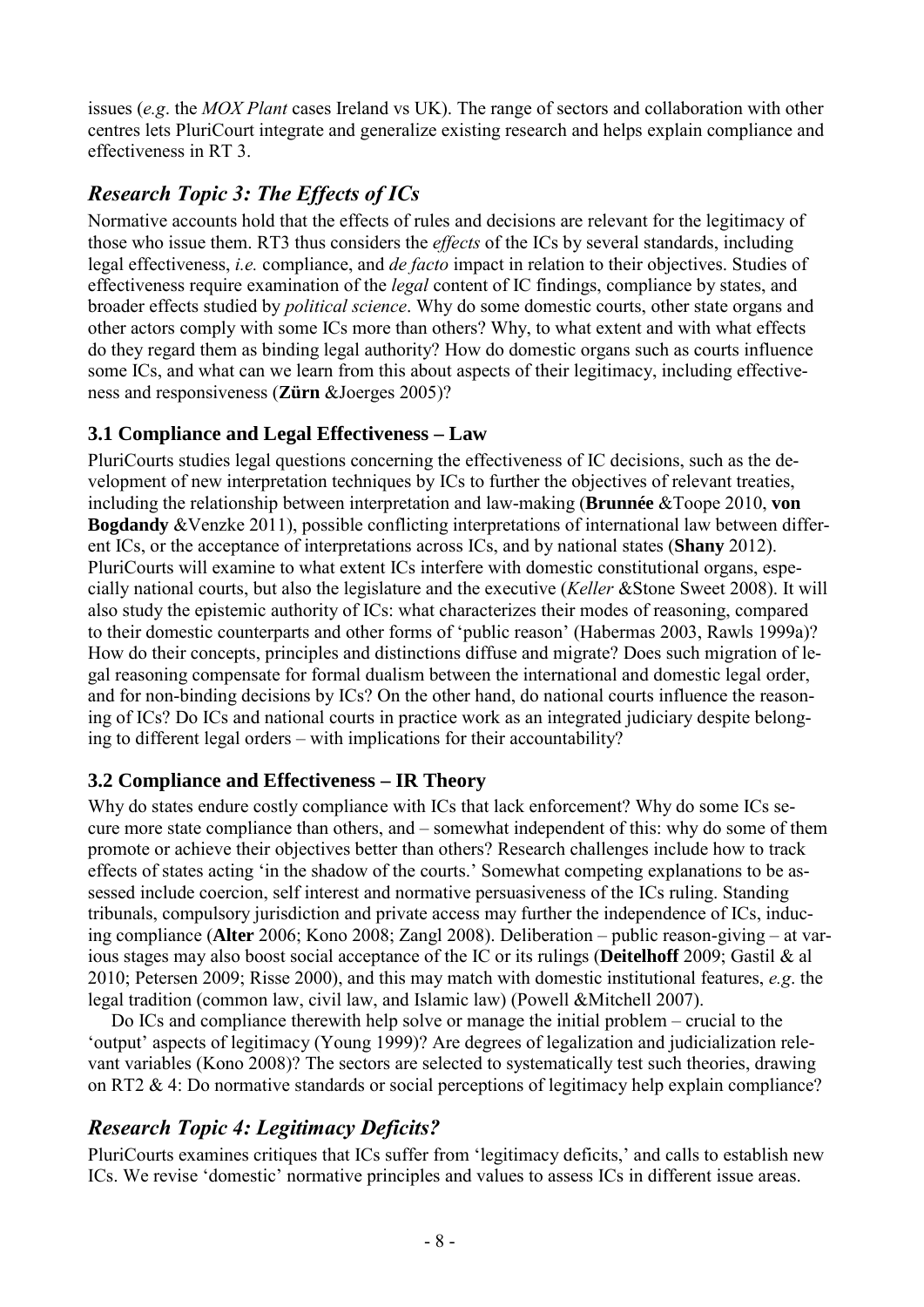#### **4.1 Claims of legitimacy deficits of ICs**

RT4 takes stock of political debates about the legitimacy deficits of ICs, inductively mapping how, when and where various actors raise such concerns in foreign policy statements, parliamentary debates, official governmental reports, media *etc*. based on elite interviews, public opinion surveys and media content analysis. Actors disagree about the diagnosis 'legitimacy deficit' as applied to the global judiciary: about symptoms, criteria for improvement and new ICs, and hence about reform proposals. The mapping specifies aspects of ICs studied by other RTs, the puzzle of why such 'legitimacy talk' about ICs occur - and how it might matter (Koskenniemi 2003).

#### **4.2 Debated Aspects and Theories of Legitimacy**

The research addresses debated aspects of legitimacy, identifying their most defensible specification for each IC. A working hypothesis that *legitimacy standards appropriate for ICs must promote the same fundamental values as those of domestic institutions – revised in light of the specific objectives of ICs and the complexities wrought by the multilevel order of which they are part.* Findings help address deficiencies in procedures, institutions or substantive norms.

Normatively convincing specifications of the following aspects draw on the findings of RT4.1 and different theories of the legitimacy of international law that each fit the aspects of legitimacy together in more or less consistent arguments (**Besson &Tasioulas 2010**). Each theory asks whether and how the authority exercised by ICs can be justified to those subject to that authority, be it states, individuals or companies. They offer competing accounts of the intricate relationship between legality, social compliance and normative justifiability – *e.g*. when and why perceived normative legitimacy enhances compliance (**Zürn** 2005b). They also disagree about how the various aspects should be interpreted and weighted, and how they interplay. The theories will in turn be tested by the bottom-up approach of RT4.1: are ICs that cause most concern, the most illegitimate?

PluriCourts will investigate central tensions in the field, such as those between 'cosmopolitan' normative theories (**Pogge**, Caney 2005) and community-focused theories defending states (Miller 2007); and 'ethical' accounts (Griffin 2009; **Tasioulas** 2007; 2010) *vs* 'political'/ 'institutional' accounts (Rawls 1999b; Beitz 2009; Raz 2010).

*Consent and democratic and representative influence.* PluriCourts scrutinizes claims that state consent only grants ICs *some* normative legitimacy from principles of *sovereignty* and *legality*. PluriCourts explores whether ICs engaged in judicial review of domestic decisions threaten *democratic rule variously understood,* and *accountability e.g*. when making law by dynamic interpretation (Pettit 1997, Waldron 2006, **Bellamy** 2007, **Follesdal** 2009c, Keleman 2011, **Zürn** 2011a). A central issue is how ICs respond to public concerns in concrete cases and in general practice, *e.g*. states' opposition to the ECtHR in the 2011 case *Lautsi v Italy* of crucifixes in Italian classrooms.

*Rule of Law* values that PluriCourts addresses include respect for ICs' *legal mandate*; *due process;* the need for *predictability* which challenges a fragmented institutional and legal order (Koskenniemi 2006), *independence of the judiciary,* and *transparency.* How can the *rule of law* prevail, rather than the rule of men in ICs – whose gender imbalance is only one of several worries (Grossman 2009)? What modes of extra-democratic *accountability* by each IC can be secured, *e.g*. through legal checks, according to conflicting theories of legitimacy? Yet ICs increasingly exercise authority over countries with weak rule of law (**Helfer** & al. 2009). *A working hypothesis is that ICs serve important roles as recipients AND bestowers of legitimacy, in complex 'diagonal' checks and balances in our multilevel legal order -* 'upgrading' domestic constitutional theory.

The principle of *subsidiarity* expresses a preference for local authority, placing the burden of argument with attempts to centralize (**Follesdal** 2013a). PluriCourts will bring subsidiarity to bear on the authority of ICs vis-à-vis domestic politics, lawmaking and courts, and global *vs* regional ICs. *A working hypothesis is that different theories of subsidiarity have very different implications.*

 *Compliance and effectiveness:* PluriCourts unpacks these complex principles – serving as a *dependent* variable when compliance and effectiveness result from perceived legitimacy, and when compliance and effectiveness in turn *provides* legitimacy to ICs. This draws on RT 3 findings on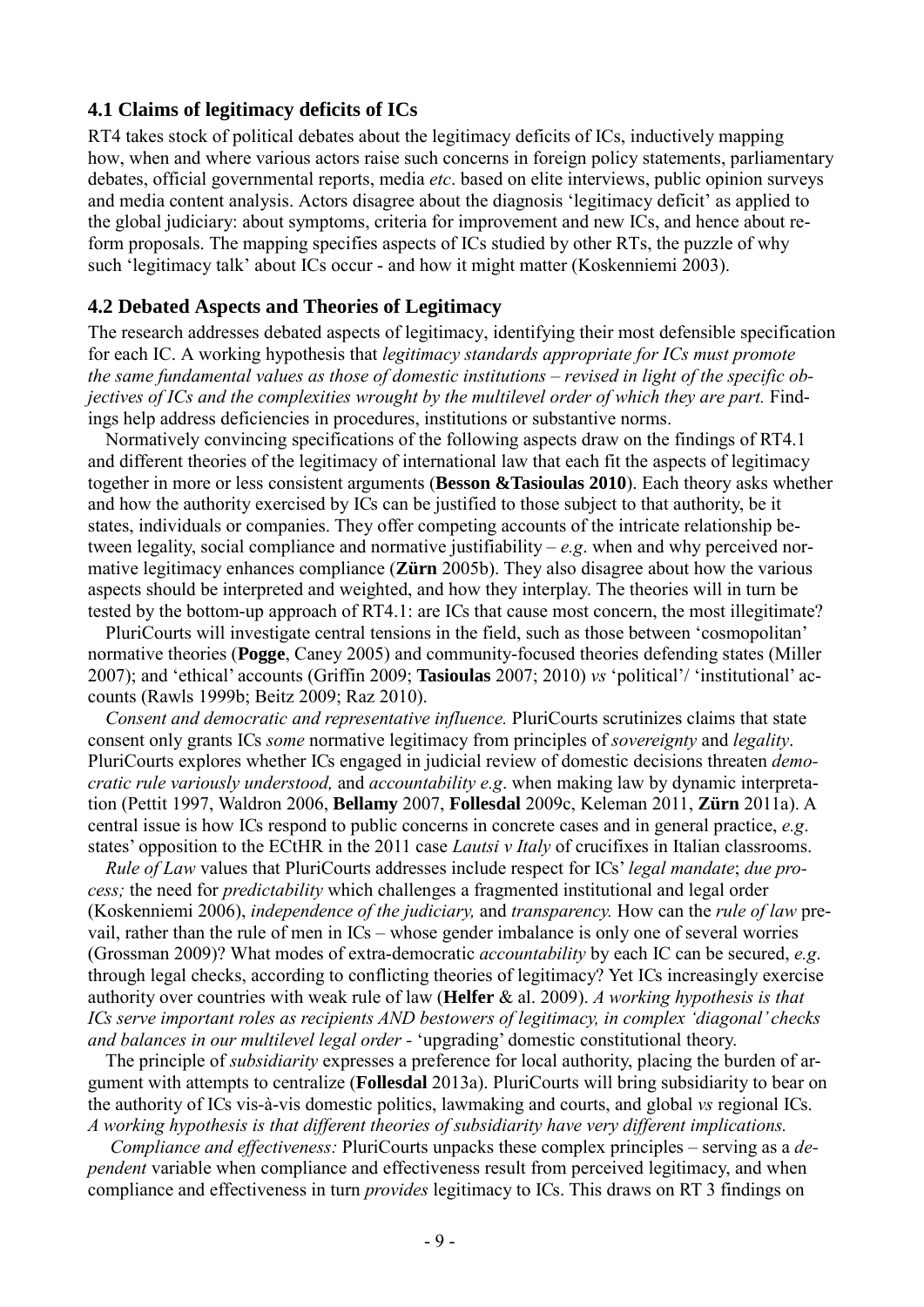*effectiveness*: the effects wrought by ICs upon states, domestic courts, individuals *etc*., furthering various objectives (Underdal &Young 2004, **Shany** 2009), as distinct from states' legal *compliance*.

PluriCourts also considers contested 'output' principles including *Global justice and respect for human rights values*. Are equality, human rights and fairness relevant for assessing ICs? (Franck 1995, Nagel 2005, **Follesdal &Pogge** 2005, **Forst** 2010**, Follesdal** 2011a) If so, for *each individual* IC, or the global judiciary as a whole? Should ICs be assessed by their global distributive effects?

### *Research Topic 5: Models*

This RT draws conclusions regarding improving ICs, both existing ICs and the pros and cons of new ICs based on their respective legitimacy merits – different across sectors.

### **5.1 Features of relevant models**

Some urge states to re-gain control over ICs by specifying their task and their substantive scope, restricting interference by the principle of subsidiarity; and by controlling the election of judges. The 'masters of the treaties' should return to *intergovernmentalism*. Or should ICs be subject to *direct democratic accountability at the global level* (Archibugi & al. 2010)? Another scenario focuses on *non-state* actors (individuals, corporations, litigants, attorneys, NGOs *etc*) who allegedly represent the ultimate subjects of international regulation better than states. Others urge a global order of *informal self-regulation* to secure non-domination, *e.g*. networks of judges (Slaughter 2004). Yet others emphasize accountability mechanisms (Kingsbury, 1998). Further models urge formal, institutional elaboration of *constitutionalism* applied to international legal institutions (**Follesdal** 2002; **Klabbers** et al., 2009, Dunoff &Trachtman 2009, **Kumm** 2004, 2009).

PluriCourts elaborates such models along four different dimensions (*cf.* Goldstein & al. 2000): *- Centralized vs decentralized judiciary.* More or less powers may be placed with ICs or domestic courts to secure familiarity with local circumstances yet avoiding forum shopping and conflicting or inconsistent decisions, *e.g*. to ensure complementarity in substantive jurisdiction and/or horizontal integration and/or vertical relationships among the ICs. ICs may form part of a global order with *federal and confederal elements of (de)centralization* among domestic, regional and global levels. *- Control vs independence.* ICs' independence promotes and protracts from their legitimacy. How best combine democracy, procedural controls and other forms of accountability? Should democratic control occur at national and/or international level? What, therefore, can and should be the role of the mediated public sphere at either levels?

*- States vs non-state actors.* Non-state actors are ever-more important, as rights- and duty-bearers and as vocal interest groups – yet states have been loci of democratic control and legitimacy, and are cornerstones of international law and politics, including ICs. Should individuals, attorneys, NGOs or companies be entrusted more control in ICs?

*- Formal vs informal control.* ICs may be subject to combinations of formal controls and selfregulation, *e.g.* the legal principles of litispendence (preventing simultaneous cases before different ICs), res judicata (preventing subsequent cases before different ICs) and the doctrine of precedent. Also, should informal control by public debate in the public sphere and networks play a role?

# *5.2 Assessment of the models: Normative Legitimacy*

PluriCourts assesses the models developed in 5.1 by the revised contested standards of legitimacy in 4.2, including their objectives. Particular attention is paid to the 'balancing' among different standards of legitimacy for each IC, and the 'balancing' among ICs, and between ICs and domestic courts. Due account is taken of the role of national and international democratic organs.

### *5.3 Assessment of Feasibility and Stability*

Each model is elaborated enough to identify crucial institutional and attitudinal preconditions, and their likely incentives and abuse structures drawn from comparative historical analyses. *E.g*.: do parties agree sufficiently on the need for such adjusted ICs; are opportunities for collective will